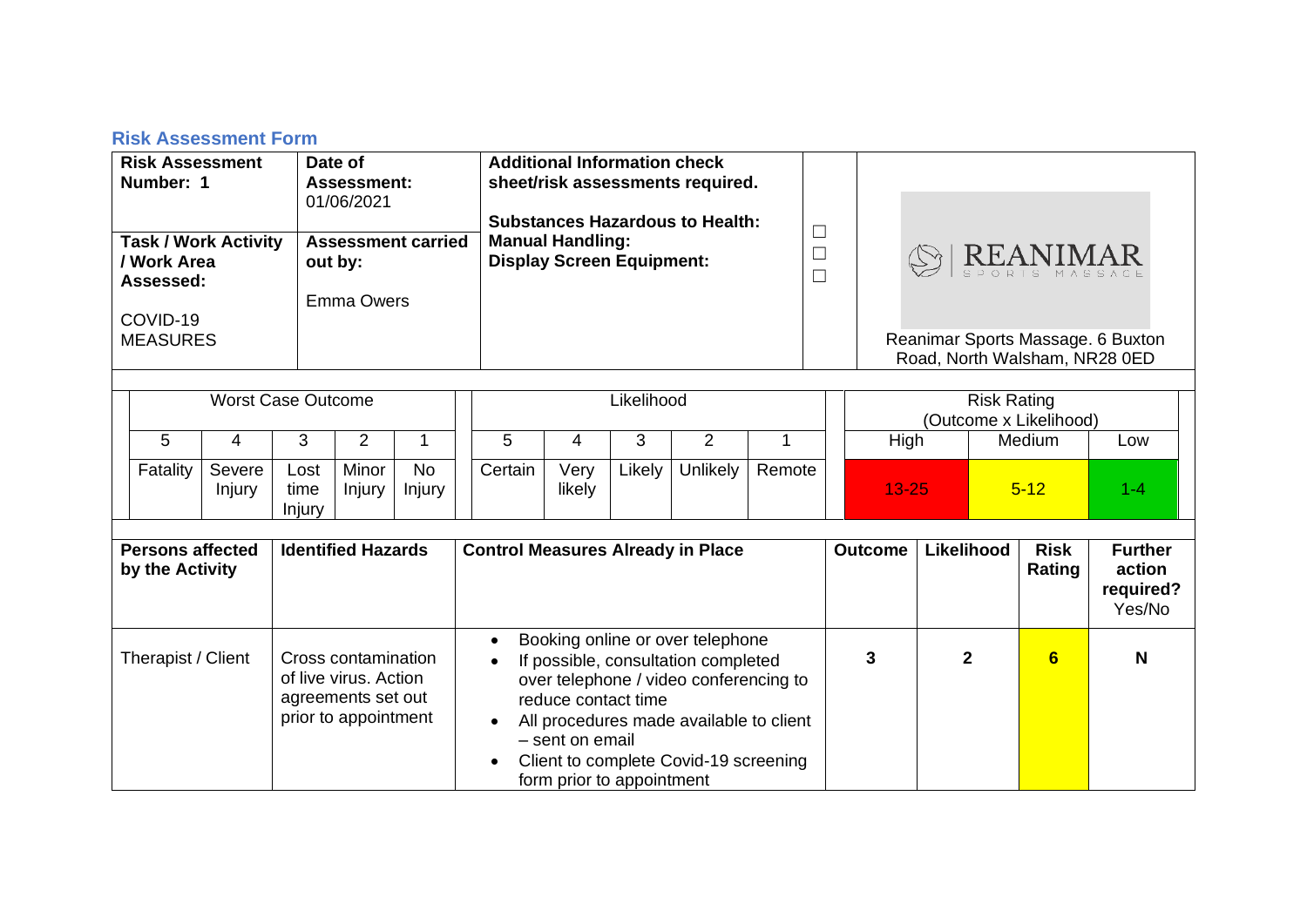| Therapist/Client | Car parking - Arrival<br>(Client cross-over)                                        | Designated car parking area on<br>$\bullet$<br>driveway<br>Client to be called in for their<br>appointment<br>15 minutes scheduled between<br>appointments                                                                                                                                                                                                                                                                                                                                                                                                                                                                                                                                                                                                                                                                                                                                                                                                                                                               | 1 | $\overline{2}$ | $\overline{2}$ | N |
|------------------|-------------------------------------------------------------------------------------|--------------------------------------------------------------------------------------------------------------------------------------------------------------------------------------------------------------------------------------------------------------------------------------------------------------------------------------------------------------------------------------------------------------------------------------------------------------------------------------------------------------------------------------------------------------------------------------------------------------------------------------------------------------------------------------------------------------------------------------------------------------------------------------------------------------------------------------------------------------------------------------------------------------------------------------------------------------------------------------------------------------------------|---|----------------|----------------|---|
| Therapist/Client | Entering the building<br>- social distancing,<br>cross contamination,<br>live virus | Hand sanitiser at entrance to building<br>$\bullet$<br>for clients to use – and therapist on<br>entering/exiting building<br>NHS track and trace QR code on front<br>window entrance for clients/therapists<br>to 'sign in with'<br>Social distancing to be observed prior<br>to and after treatment<br>After every client – the treatment room<br>will be thoroughly cleaned and<br>ventilated.<br>Forehead temperature checks prior to<br>$\bullet$<br>entry for every therapist and client. If<br>temperature is recorded at 37.5 or<br>higher, retest will take place in 5<br>minutes, if remains above threshold<br>client/therapist must not enter the<br>building<br>Clients to bring own water<br>Only client to enter (unless client is<br>under 18 and has parent/guardian with<br>them, or a Chaperone is required for a<br>vulnerable person and has been<br>agreed prior to appointment)<br>Clients to wear face mask prior to<br>entering treatment room and must<br>remain on until after they vacate the | 3 | $\mathbf 2$    | 6              | N |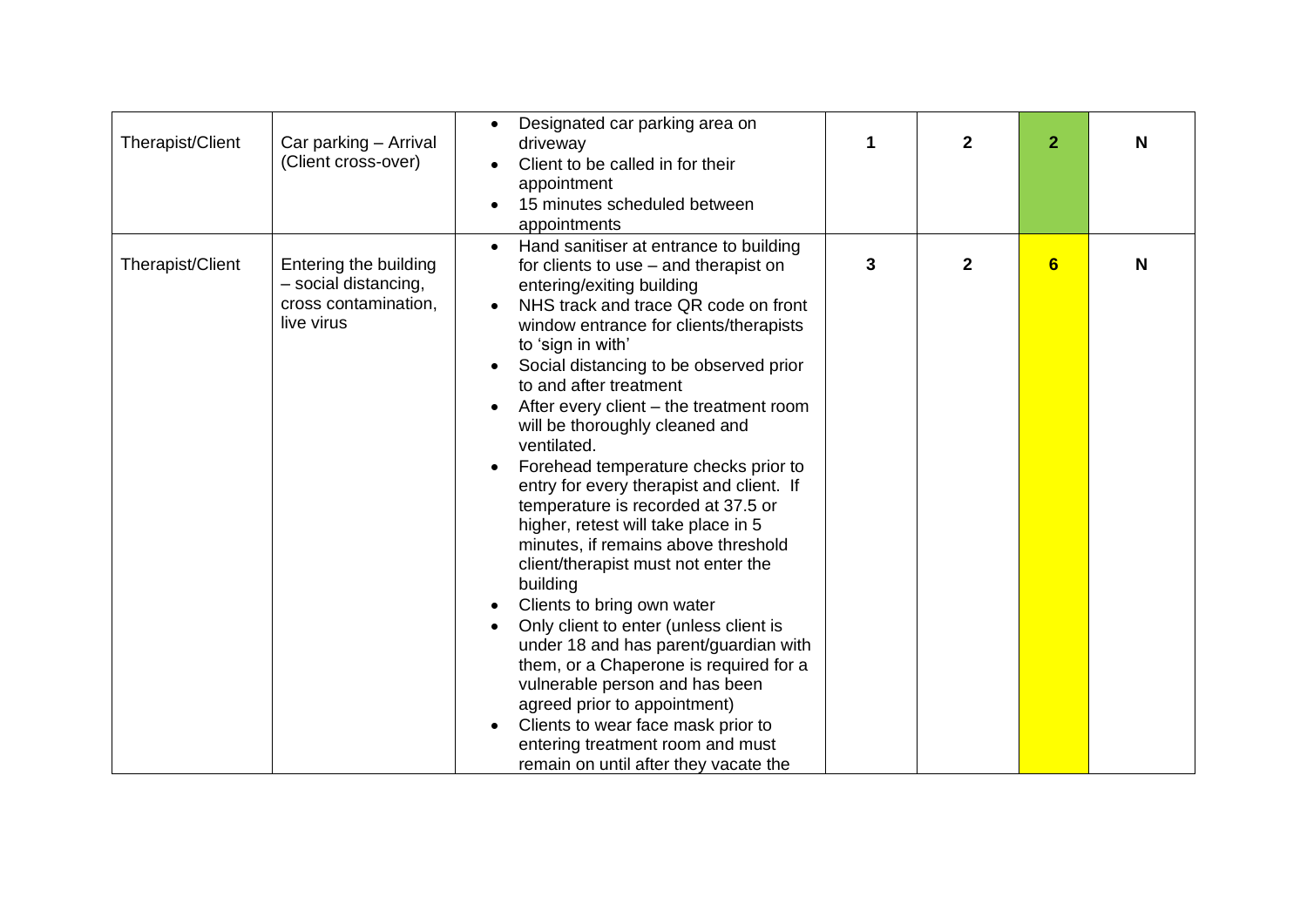|                  |                                                                                             | premises (unless exempt - lanyard will<br>be required)<br>Therapist to ensure they are wearing a<br>face mask                                                                                                                                                                                                                                                                                                                                                                                           |   |                |                  |   |
|------------------|---------------------------------------------------------------------------------------------|---------------------------------------------------------------------------------------------------------------------------------------------------------------------------------------------------------------------------------------------------------------------------------------------------------------------------------------------------------------------------------------------------------------------------------------------------------------------------------------------------------|---|----------------|------------------|---|
| Therapist/Client | During sessions -<br>maintaining social<br>distancing,<br>minimising cross<br>contamination | Client to adhere to personal items box<br>and prevent touching surfaces<br>unnecessarily<br>Client and therapist to adhere to PPE<br>$\bullet$<br>requirements<br>Hand sanitiser to be used between<br>surface contact and client contact<br>All soft furnishings to be removed<br>$\bullet$<br>Towels/covers single use per client. To<br>be stored correctly until laundered                                                                                                                          | 3 | $\overline{2}$ | $6\phantom{1}$   | N |
| Therapist/Client | Droplets or virus<br>being live on<br>surfaces/equipment<br>(high touch areas)              | Handles will be cleaned in between<br>$\bullet$<br>each client and at the beginning and<br>end of the day<br>External doors opened and closed by<br>therapist<br>All equipment/surfaces wiped down in<br>between each client and full clean at<br>the end of each day<br>Any buzzers / light switches / alarm<br>pads used will be disinfected/anti-bac<br>Payments should ideally be made<br>online prior to appointment. If cash<br>must be used, place correct amount in<br>a named, sealed envelope | 3 | $\overline{2}$ | 6                | N |
| Therapist/Client | Coughing, sneezing -<br>spread of live virus                                                | Good hygiene practises in place<br>$\bullet$<br>Tissues available<br>Bins are cleaned and emptied between<br>sessions<br>Waste disposed of correctly<br>$\bullet$                                                                                                                                                                                                                                                                                                                                       | 3 | $\overline{2}$ | $6 \overline{6}$ | N |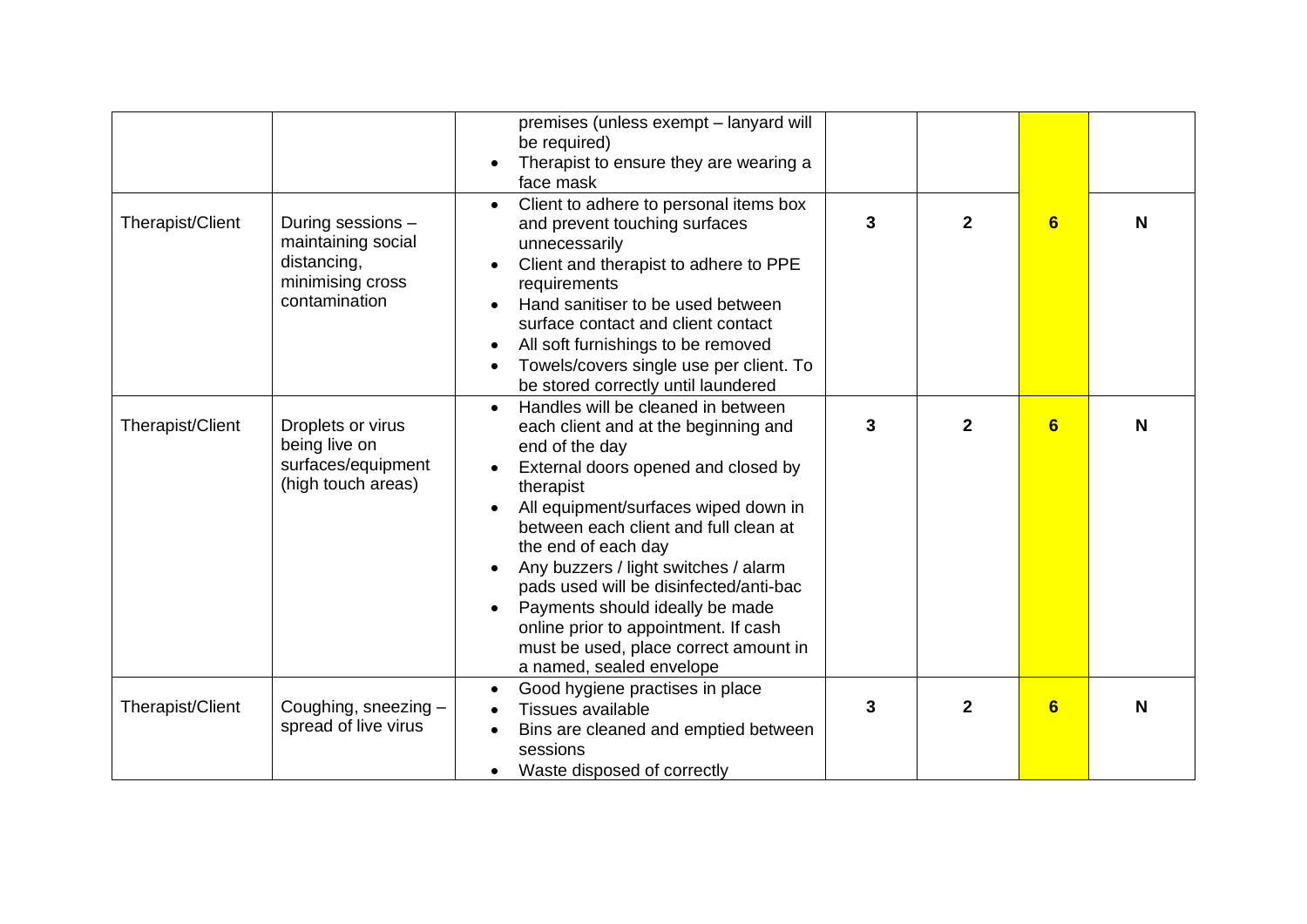|                  |                                                                                                                | Sanitiser and hand wash stations<br>$\bullet$<br>available<br>Cough or sneeze into crook of elbow,<br>$\bullet$<br>then handwash and sanitise                                                                                                                                                                                                                                                                                                                                                                                                                                                                                |   |                |                |   |
|------------------|----------------------------------------------------------------------------------------------------------------|------------------------------------------------------------------------------------------------------------------------------------------------------------------------------------------------------------------------------------------------------------------------------------------------------------------------------------------------------------------------------------------------------------------------------------------------------------------------------------------------------------------------------------------------------------------------------------------------------------------------------|---|----------------|----------------|---|
| Therapist/Client | Identification of<br>potential infection:<br>(persistent cough,<br>fever, shortness of<br>breath, sore throat) | Protocol/procedure triggered in the<br>event of a person becoming unwell/<br>showing symptoms (inform clients,<br>trigger NHS track and trace<br>Person must get tested and self-isolate<br>as per Government guidelines<br>Immediately close premises, risk<br>$\bullet$<br>assessment reviewed, premises deep<br>cleaned<br>No client should attend appointment if<br>themselves, the therapist or a family<br>member in their household is self-<br>isolating<br>No client should attend any treatment<br>until further notice if they live with a<br>person who is deemed as vulnerable or<br>high risk according to NHS | 3 | $\overline{2}$ | $6\phantom{a}$ | N |
| Therapist/Client | End of session /<br>exiting the building $-$<br>cross contamination,<br>social distancing                      | Facemask to be worn until client has<br>left the premises (unless they have<br>their exemption lanyard)<br>Client and therapist sanitise hands<br>$\bullet$<br>All surfaces, personal item box, high<br>touch areas cleaned<br>Room well ventilated<br>All disposables (couch roll, disposable<br>PPE) disposed of according to<br>Government advice<br>Permeable items (towels/couch covers)<br>placed in sealed box, stored, then                                                                                                                                                                                          | 3 | $\overline{2}$ | $6\phantom{1}$ | N |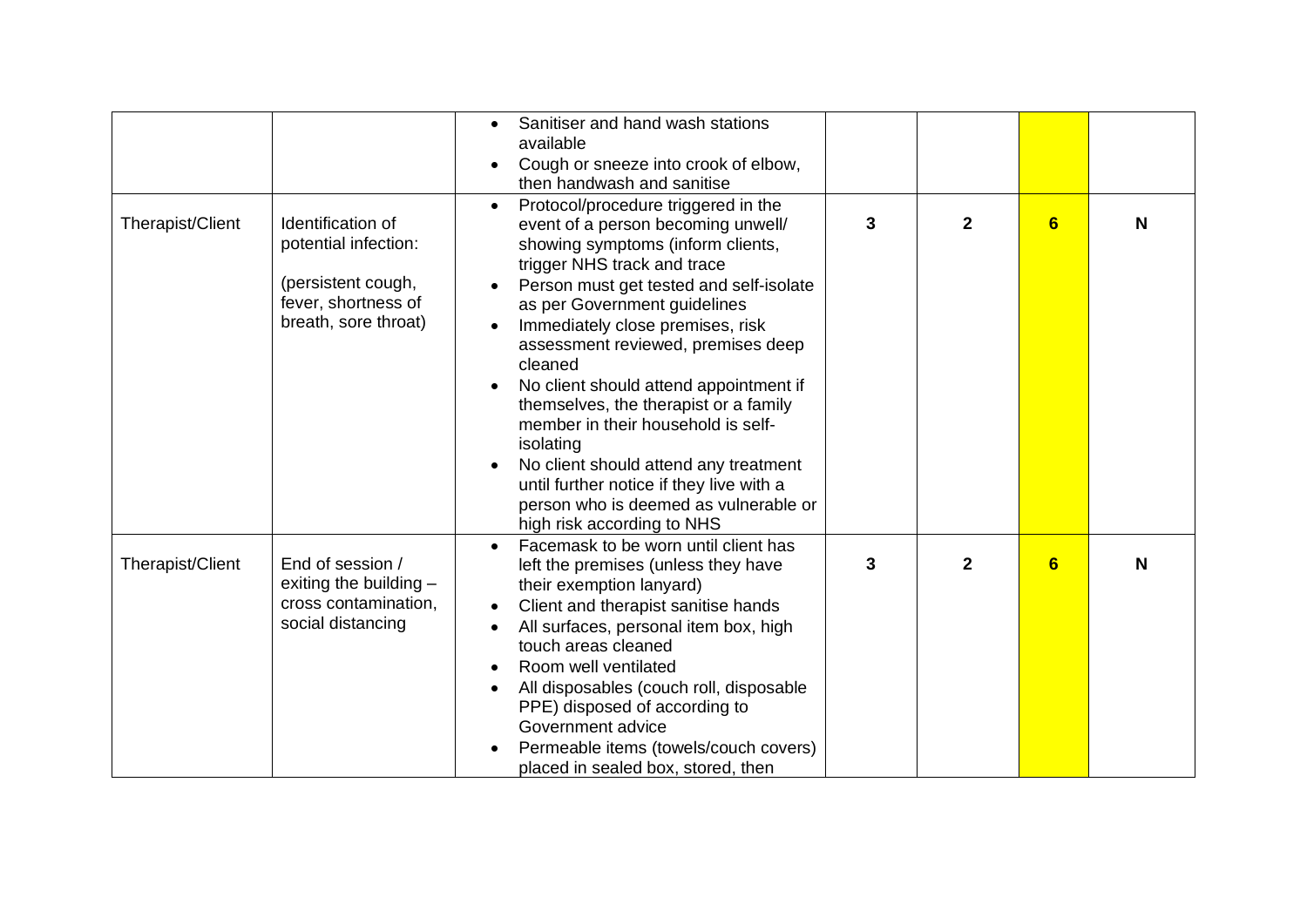|                                                                     | washed at 60 degrees or as per<br>Government guidelines                                                                                                                              |  |  |
|---------------------------------------------------------------------|--------------------------------------------------------------------------------------------------------------------------------------------------------------------------------------|--|--|
| Returning from<br>holiday abroad (full<br>NHS details on link $2$ ) | Returning from an amber or red<br>country need to undertake all special<br>measures set out by Government, and<br>must not attend any appointment until<br>these have been fulfilled |  |  |

## **Risk Assessment Form (Cont.)**

| <b>Further Control Measures</b>                                                                     | <b>Further Control Measures Follow up</b>                                                                                                                                          |         |                                    |                               |  |                |                          |
|-----------------------------------------------------------------------------------------------------|------------------------------------------------------------------------------------------------------------------------------------------------------------------------------------|---------|------------------------------------|-------------------------------|--|----------------|--------------------------|
|                                                                                                     |                                                                                                                                                                                    |         |                                    | <b>Allocated to</b><br>(name) |  | Target<br>date | <b>Date</b><br>completed |
|                                                                                                     |                                                                                                                                                                                    |         |                                    |                               |  |                |                          |
|                                                                                                     |                                                                                                                                                                                    |         |                                    |                               |  |                |                          |
|                                                                                                     |                                                                                                                                                                                    |         |                                    |                               |  |                |                          |
|                                                                                                     |                                                                                                                                                                                    |         |                                    |                               |  |                |                          |
|                                                                                                     |                                                                                                                                                                                    |         |                                    |                               |  |                |                          |
| <b>Risk Assessment Reviews</b>                                                                      |                                                                                                                                                                                    |         |                                    |                               |  |                |                          |
| Suggested Review Date (either after significant changes, actions<br>completed, or set time period): | Following any updated guidance or change to social distancing<br>instructions from local or national Government. Significant<br>change such as a suspected or confirmed infection. |         |                                    |                               |  |                |                          |
| <b>Risk Assessment Reviewed by</b><br>(name):                                                       | <b>Emma Owers</b>                                                                                                                                                                  | (name): | <b>Risk Assessment Reviewed by</b> |                               |  |                |                          |
| Date:                                                                                               | 01/06/2021                                                                                                                                                                         | Date:   |                                    |                               |  |                |                          |